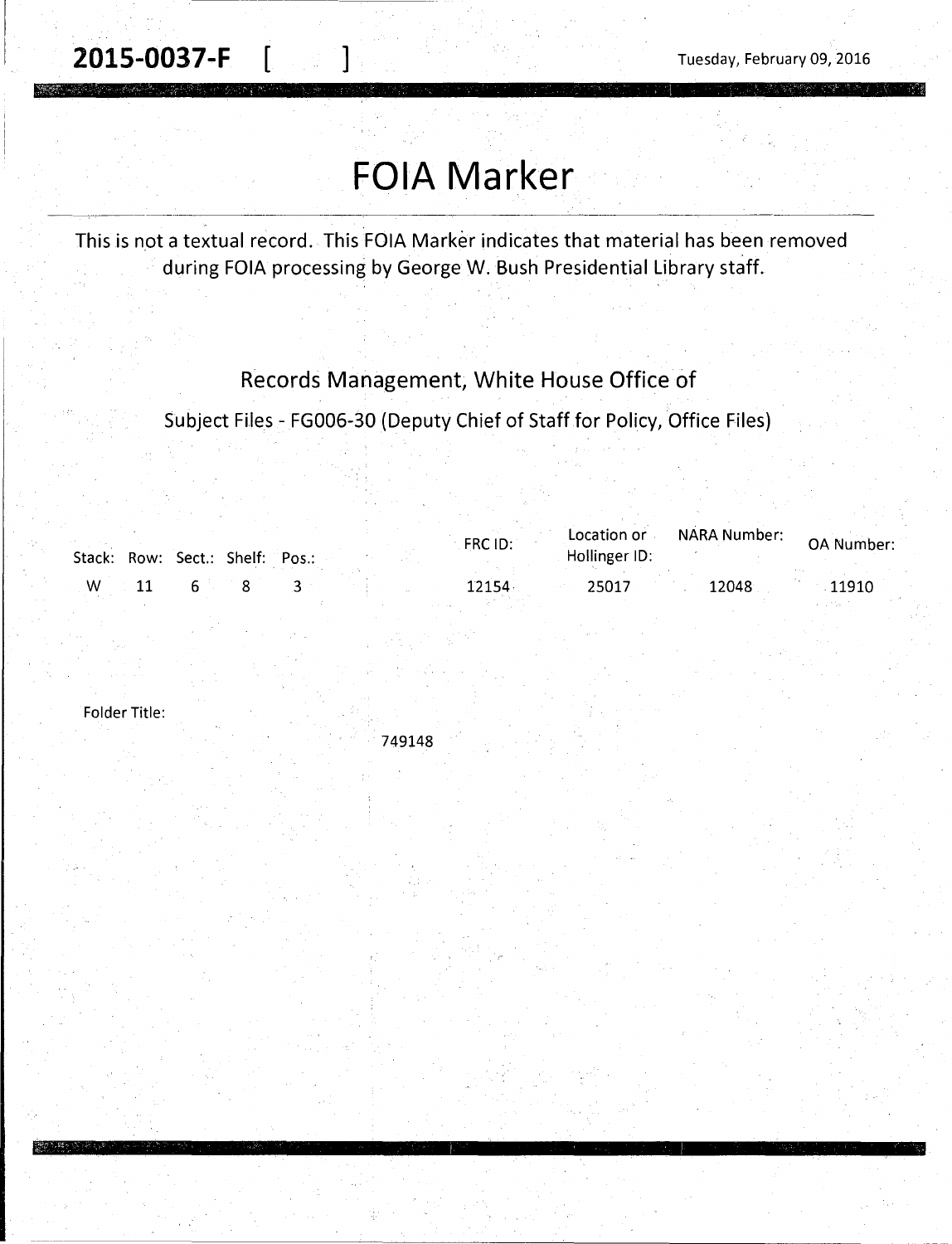## **Withdrawn/Redacted Material**  The George W. Bush Library

| <b>DOCUMENT</b><br>NO.                                                                                                                        | FORM                                                                                 | <b>SUBJECT/TITLE</b>                                                                                                                                                                                                                                                                                                                                                                                                                                                                           |                                                                       | <b>PAGES</b>                                                                                                                                                                                                                                                                                                                                                                                                                                                                                                                                                                                                       | <b>DATE</b>    | <b>RESTRICTION(S)</b>                                                            |
|-----------------------------------------------------------------------------------------------------------------------------------------------|--------------------------------------------------------------------------------------|------------------------------------------------------------------------------------------------------------------------------------------------------------------------------------------------------------------------------------------------------------------------------------------------------------------------------------------------------------------------------------------------------------------------------------------------------------------------------------------------|-----------------------------------------------------------------------|--------------------------------------------------------------------------------------------------------------------------------------------------------------------------------------------------------------------------------------------------------------------------------------------------------------------------------------------------------------------------------------------------------------------------------------------------------------------------------------------------------------------------------------------------------------------------------------------------------------------|----------------|----------------------------------------------------------------------------------|
| 001                                                                                                                                           | Letter                                                                               | [Letter] - To: Josh Bolten - From: James Dobson                                                                                                                                                                                                                                                                                                                                                                                                                                                |                                                                       |                                                                                                                                                                                                                                                                                                                                                                                                                                                                                                                                                                                                                    | 05/19/2006 P5; |                                                                                  |
| <b>COLLECTION TITLE:</b><br>Records Management, White House Office of<br><b>SERIES:</b><br><b>FOLDER TITLE:</b><br>749148<br>FRC ID:<br>12154 |                                                                                      | Subject Files - FG006-30 (Deputy Chief of Staff for Policy, Office Files)                                                                                                                                                                                                                                                                                                                                                                                                                      |                                                                       |                                                                                                                                                                                                                                                                                                                                                                                                                                                                                                                                                                                                                    |                |                                                                                  |
|                                                                                                                                               |                                                                                      |                                                                                                                                                                                                                                                                                                                                                                                                                                                                                                | <b>RESTRICTION CODES</b>                                              |                                                                                                                                                                                                                                                                                                                                                                                                                                                                                                                                                                                                                    |                |                                                                                  |
| Presidential Records Act - [44 U.S.C. 2204(a)]                                                                                                | financial information $[(a)(4)$ of the PRA]<br>personal privacy [(a)(6) of the PRA]. | P1 National Security Classified Information [(a)(1) of the PRA]<br>P2 Relating to the appointment to Federal office [(a)(2) of the PRA]<br>P3 Release would violate a Federal statute $[(a)(3)$ of the PRA]<br>P4 Release would disclose trade secrets or confidential commercial or<br>P5 Release would disclose confidential advise between the President<br>and his advisors, or between such advisors [a](5) of the PRA].<br>P6 Release would constitute a clearly unwarranted invasion of |                                                                       | Freedom of Information Act - [5 U.S.C. 552(b)]<br>$b(1)$ National security classified information $[(b)(1)$ of the FOIA]<br>b(2) Release would disclose internal personnel rules and practices of<br>an agency $[(b)(2)$ of the FOIA]<br>$b(3)$ Release would violate a Federal statute $J(b)(3)$ of the FOIA]<br>b(4) Release would disclose trade secrets or confidential or financial<br>information $[(b)(4)$ of the FOIA]<br>b(6) Release would constitute a clearly unwarranted invasion of<br>personal privacy [(b)(6) of the FOIA]<br>b(7) Release would disclose information compiled for law enforcement |                |                                                                                  |
| $2201(3)$ .<br>Deed of Gift Restrictions                                                                                                      |                                                                                      | PRM. Personal record misfile defined in accordance with 44 U.S.C.                                                                                                                                                                                                                                                                                                                                                                                                                              |                                                                       | purposes $[(b)(7)$ of the FOIA]<br>b(8) Release would disclose information concerning the regulation of<br>financial institutions $[(b)(8)$ of the FOIA<br>b(9) Release would disclose geological or geophysical information<br>concerning wells [(b)(9) of the FOIA]                                                                                                                                                                                                                                                                                                                                              |                |                                                                                  |
| security information.                                                                                                                         |                                                                                      | A. Closed by Executive Order 13526 governing access to national<br><b>B.</b> Closed by statute or by the agency which originated the document.<br>C. Closed in accordance with restrictions contained in donor's deed                                                                                                                                                                                                                                                                          | <b>Records Not Subject to FOIA</b><br>the Freedom of Information Act. |                                                                                                                                                                                                                                                                                                                                                                                                                                                                                                                                                                                                                    |                | Court Sealed - The document is withheld under a court seal and is not subject to |

.·of gift.

2015-0037-F

Page 1 of 1 *rhis document was prepared on Monday, March 21, 2016*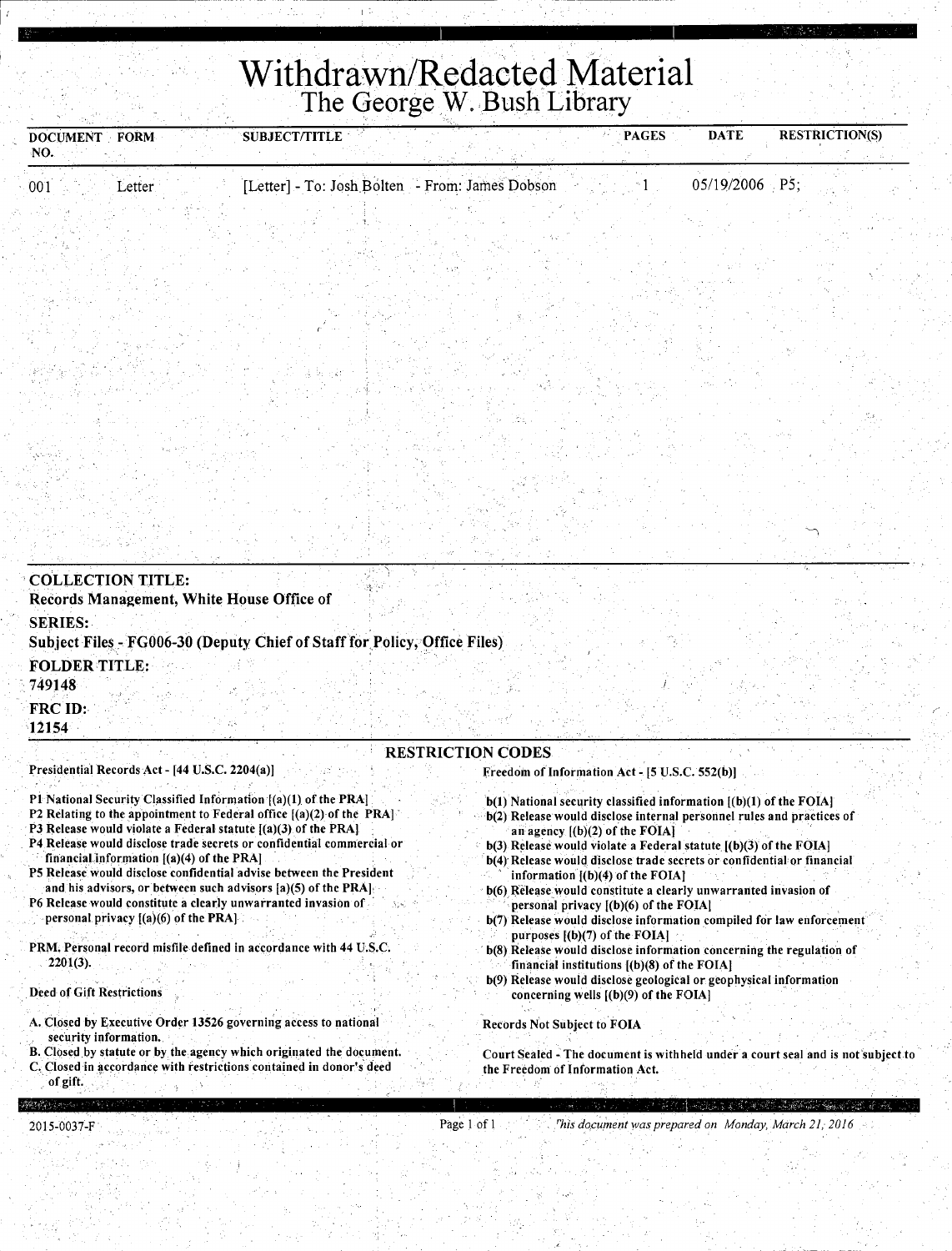EOP RMS - Barcode Scanning Sheet

## **taggart\_h**

**698570**  FG006-30

**Barcode Scanning Sheet** 



| <b>Collection Code:</b> | <b>CTRACK</b>                                     |                                               |  |
|-------------------------|---------------------------------------------------|-----------------------------------------------|--|
| Staff Name:             | <b>JOEL KAPLAN</b>                                |                                               |  |
| Document Date:          | 5/23/2006                                         |                                               |  |
| Correspondent:          | <b>DENISE Y. DICK</b>                             |                                               |  |
| Subject/Description:    | F: JK; EMAIL ALSO TO LIZA WRIGHT; FW: LETTER FROM | DR. DOBSON TO MR. BOLTEN. JAMES DOBSON; FOCUS |  |

**ON THE FAMILY;** 

SCANNED ORM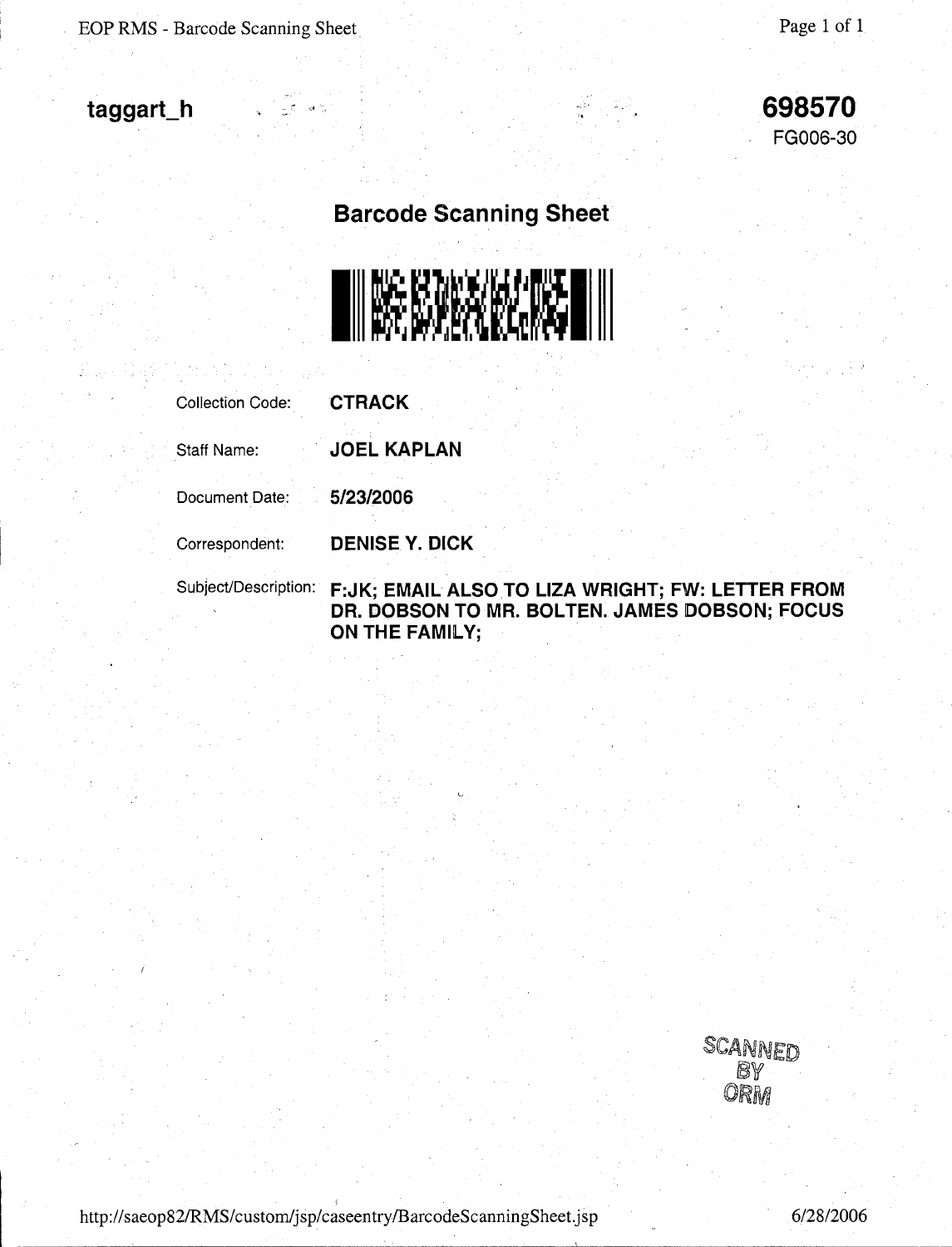2 miles

 $\sim 6.5$ 

### Dryden, Logan E.

| From:                   | Dick, Denise Y                                            |
|-------------------------|-----------------------------------------------------------|
| Sent:                   | Tuesday, May 23, 2006 8:17 AM                             |
| To:                     | Wright, Liza; Kaplan, Joel                                |
| Cc:                     | Teague, Matthew L.; Dryden, Logan E.; Weinstein, Jared B. |
| Subject:                | FW: Letter from Dr. Dobson to Mr. Bolten                  |
| Attachments: Bolton.pdf |                                                           |

Josh asked that either of you contact James Dobson to give him a heads up on the DPC position.

Thanks

From: Goeglein, Tim. Sent: Monday, May 22, 2006 2:13 PM To: Dick, Denise Y. Subject: FW: Letter from Dr. Dobson to Mr. Bolten

D<sub>2</sub>

fyi

tsg